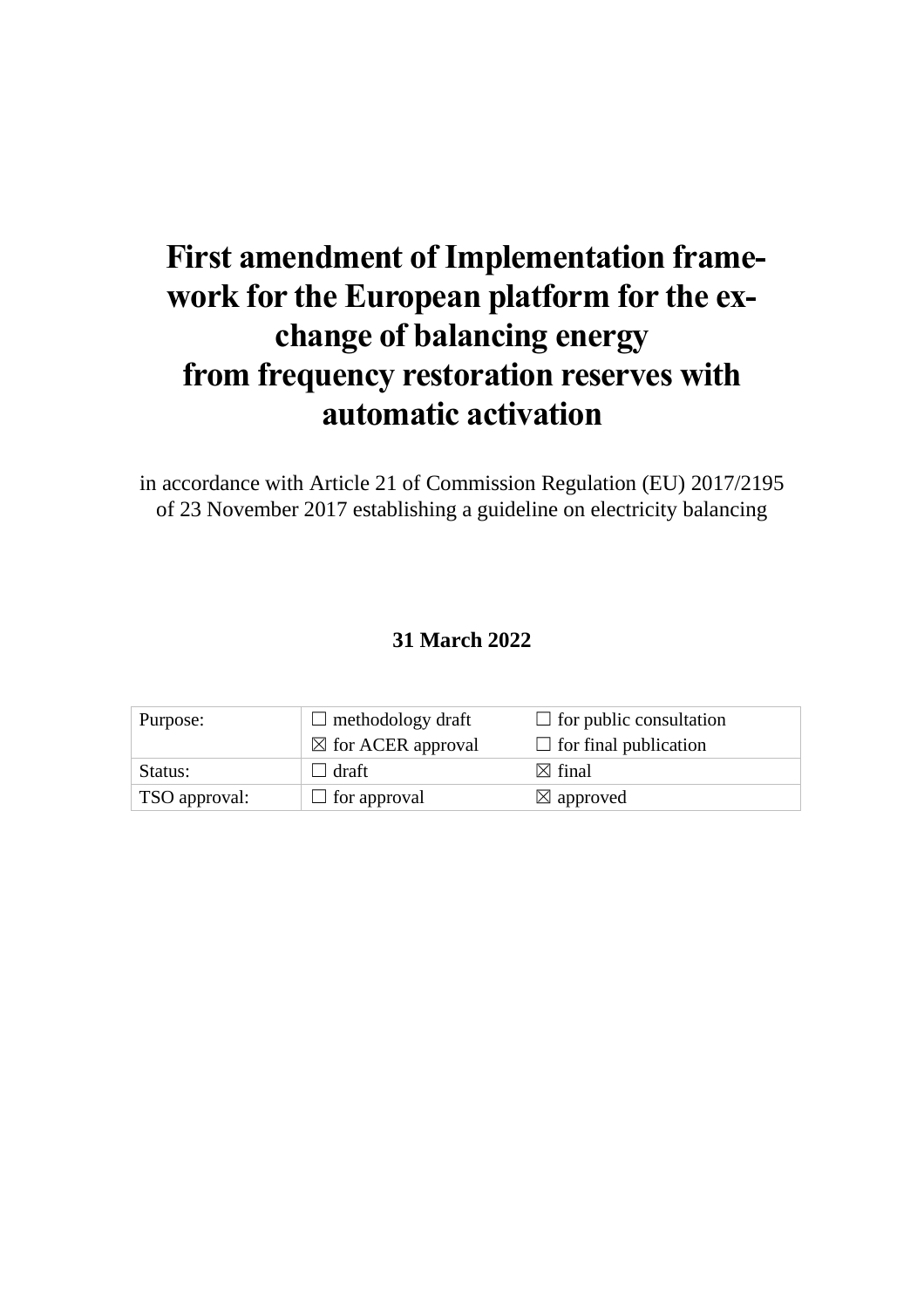All TSOs, taking into account the following:

#### **Whereas**

- (1) This proposal provides an amendment to Implementation framework for a European platform for the exchange of balancing energy from frequency restoration reserves with automatic activation (hereafter referred to as the "aFRRIF") in accordance with ACER decision 02-2020 of 24 January 2020.
- (2) European TSOs strongly support the European target model defined by the Commission Regulation (EU) 2017/2195 of 23 November 2017 establishing a guideline on electricity balancing (hereafter referred to as the "EB Regulation") for integrated balancing energy markets, especially the implementation and go-live of the platforms for the exchange of balancing energy, and see significant advantages resulting from it.
- (3) Article 12(2) of the aFRRIF provides that "no later than eighteen months before the deadline when the capacity management function (hereafter referred to as the "CMF") shall be considered as a function required to operate the aFRR-Platform pursuant to Article 6(4) [aFRRIF], all TSOs shall develop a proposal for amendment of this aFRRIF, which shall designate the entity performing the capacity management function in accordance with Article 21(3)(e) of the EB Regulation and clarify whether the aFRR-Platform will be operated by a single entity or multiple entities."
- (4) In accordance with Article 12(2) of the aFRRIF this amendment proposal fulfils all TSO obligations regarding the proposed designation of the entities that will perform the functions defined in the aFRRIF and clarifies that the aFRR-Platform may be operated by multiple entities in accordance with Article 21(3)(e) of the EB Regulation.
- (5) For the sake of clarity, the aFRRIF, as well as ACER decision 03-2020 of 24 January 2020 on the Implementation framework for the European platform for the exchange of balancing energy from frequency restoration reserves with manual activation (hereafter referred to as the "mFRRIF") and ACER decision 13-2020 of 24 June 2020 on the Implementation framework for the European platform for the imbalance netting process (hereafter referred to as the "INIF"), specify that all TSOs shall establish a CMF and that in case several balancing platforms have such function, the CMF shall be the same across these platforms.
- (6) Given ACER's requirement to have the same function across the platforms, the intention of all TSOs is to designate the same entity to perform the CMF for the mFRR-Platform, aFRR-Platform and IN-Platform, such entity being different from the entities operating the other functions. The designated entity will operate the CMF as a cross-platform function of the concerned platforms. In order to ensure efficient and effective governance, coordination, and decision making process, all TSOs have entered into contracts to facilitate the appointment of one TSO to perform the CMF functions for the aFRR-Platform, mFRR-Platform and IN-Platform.
- (7) TSOs duly remind ACER that this amendment is submitted for its approval in accordance with Decision No. 02/2020, it being understood however that eight TSOs have filed an application before the General Court (registered as Case T-606/20) seeking the annulment of Article 1 of Decision No. 02/2020 and of Articles 3(3), 3(5)(b), 4(6), 6,  $11(1)(c)$ ,  $11(2)(c)$  and 12 of the Implementation Framework for the European platform for the exchange of balancing energy from frequency restoration reserves with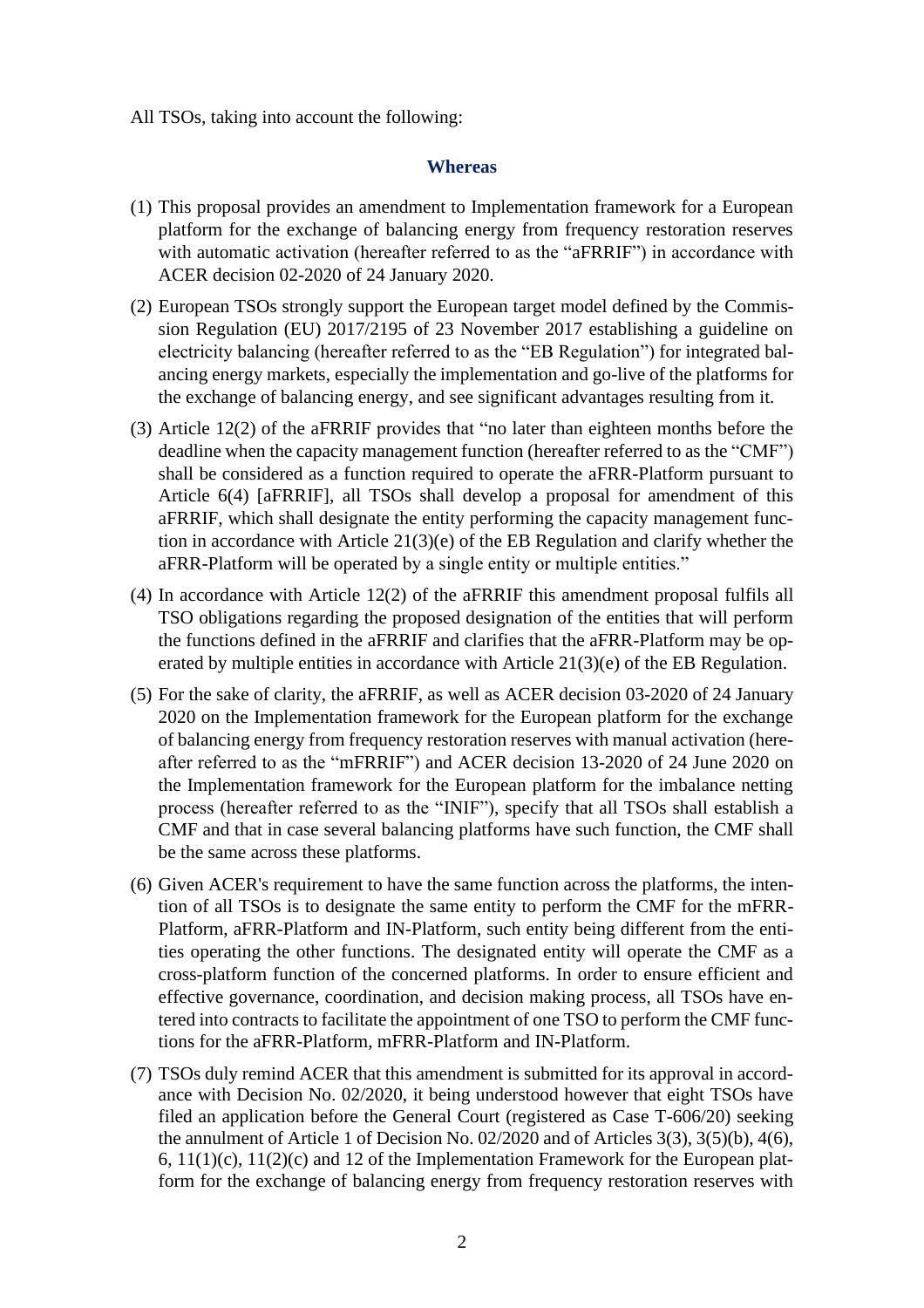automatic activation. The present amendment and any decision taken by ACER in respect of it will need to take into account and be adjusted in accordance with the judgment of the General Court (and any possible judgment on appeal by the Court of Justice) on the meaning and effect of Article 21 of the EB Regulation. The TSOs reserve the right to amend the implementation framework taking into account any measures as eventually adopted by the Court of Justice.

- (8) The present amendment is without prejudice to the position recorded in all TSOs' final proposal dated 18 December 2019 (submitted to ACER as a supplement to their proposal for the aFRRIF) that the CMF is not a required platform function and does not fall within the scope of Article 21 of the EB Regulation.
- (9) In accordance with Article 4 and Article 6(4) of the aFRRIF, the CMF constitutes an additional functionality of the Platform and implements a centralized and coordinated process between all TSOs and the balancing platforms, and between the platforms themselves to continuously update the aFRR cross-zonal capacities for each of the relevant bidding zone borders or set of bidding zone borders taking into account (i) the initial cross-zonal capacities in accordance with Article 37 of the EB Regulation, (ii) the additional cross-zonal capacities allocated to the RR and mFRR process pursuant to Article 38(1) of the EB Regulation and, (iii) the already confirmed exchanges within the balancing timeframe, inter alia, the replacement power interchange and the manual frequency restoration power interchange, (iv) the adjustments of the crosszonal capacities pursuant to Commission Regulation (EU) 2017/1485 establishing a guideline on electricity transmission system operation (hereafter referred to as the "SO Regulation"). The main objective of the CMF is to ensure the consistency of the data exchanged between all TSOs and the European platforms related to the cross-zonal capacities. As obliged by IFs, the CMF shall be the same across all platforms, therefore it is technically logical to have a central CMF. Allocating the CMF to one platform might endanger the interchange between other platforms if the former is unavailable. By designating a different entity to develop, host and monitor the CMF, all TSOs are ensuring the workload is shared by different entities. As a consequence, the establishment of the platform functions can take place in parallel using available resources of the TSOs, and the CMF can be delivered earlier and up to adequate quality standards. Thus it is coherent to allocate the CMF as an interface process to an entity which is distinct from the entities that perform the activation optimisation function (hereafter referred to as the "AOF") or imbalance netting process function (hereafter referred to as the INP function) in case of IN-Platform and the TSO-TSO settlement function of each European platform.
- (10) The amended aFRRIF includes the CMF function in the scope of the mFRR steering committee. All TSOs have agreed that the mFRR steering committee will be the governing body for CMF as a cross-platform function, as this is an efficient, effective governance structure that provides for coordination and oversight as all TSOs involved in the European platforms are represented in the mFRR steering committee.
- (11) The amended aFRRIF also further specifies that the aFRR-Platform steering committee has the authority to create subcommittees or working groups, which may be granted delegated authority by the steering committee. In such event, the aFRR-Platform steering committee determines the composition and the modalities of the functioning of such subcommittee or working group. In case the mFRR-Platform and the IN-Platform also create the same subcommittee or working group, they can be the same for the concerned European platforms and the steering committees jointly define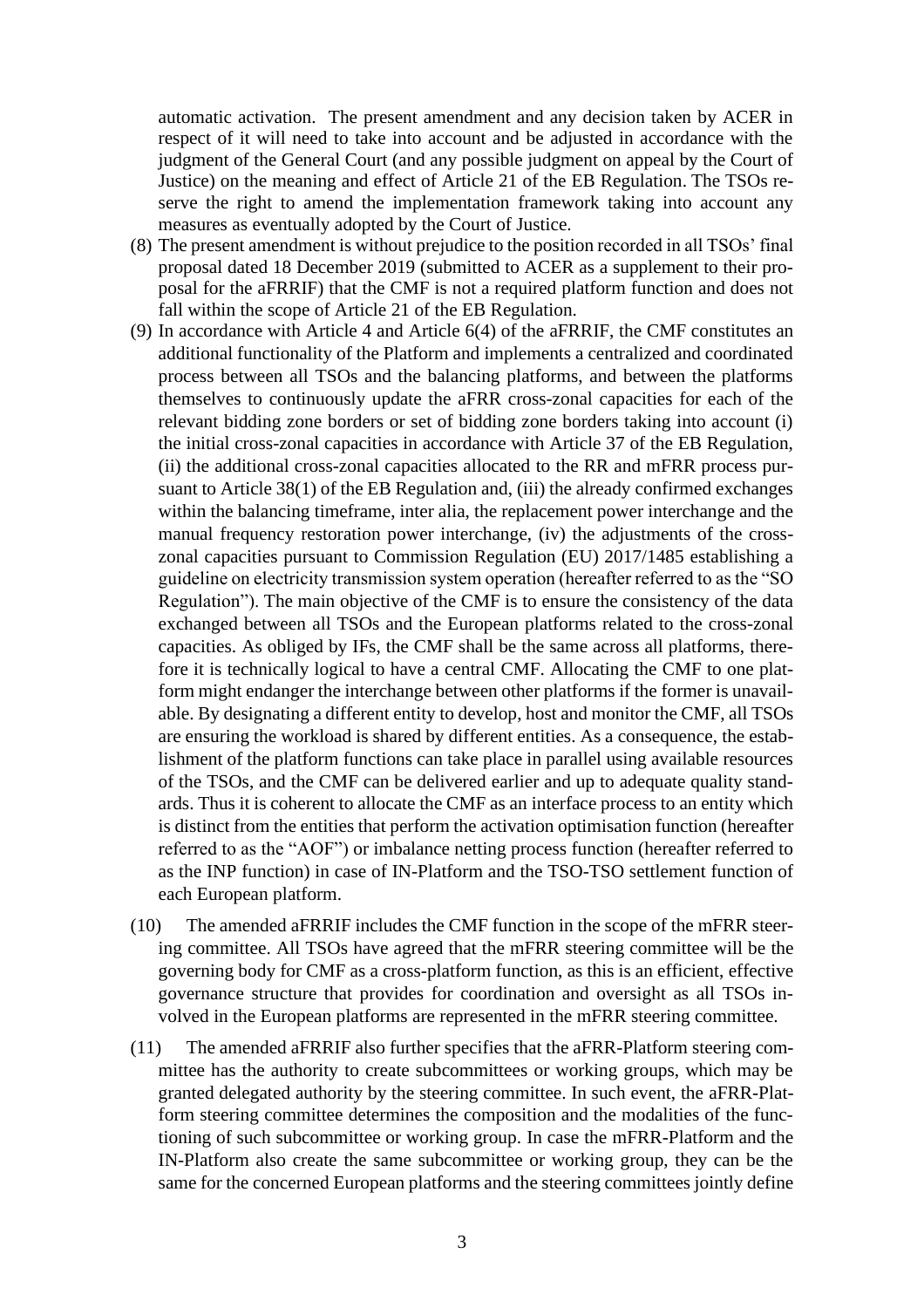their composition and their functioning.

- (12) Each Member TSO is in accordance with the legal framework, notably the Directive (EU) 2019/944 on the common rules for the internal market for electricity (hereinafter Electricity Directive) and regulations, already accountable towards its national regulatory authority (hereafter referred to as the "NRA") in general and in particular for the execution of the cross-border activation process in accordance with EB Regulation. While the TSO-TSO model according to Article 2 (21) EB Regulation establishes a model for the exchange of balancing services where the balancing service provider provides balancing services to its connecting TSO, which then provides these balancing services to the requesting TSO, the concrete setup proposed by the TSOs ensures Regulatory Oversight as required by Article 21 (3) (e) ii) EB Regulation as follows. The Member TSOs are addressees of European Regulations such as REGU-LATION (EU) No 1227/2011 OF THE EUROPEAN PARLIAMENT AND OF THE COUNCIL of 25 October 2011 on wholesale energy market integrity and transparency and COMMISSION REGULATION (EU) No 543/2013 of 14 June 2013 on submission and publication of data in electricity markets and amending Annex I to Regulation (EC) No 714/2009 of the European Parliament and of the Council requiring Member TSOs to provide information to NRAs and ACER. All Member TSOs are obliged to operate the platforms jointly and to that end, each Member TSO has access to the mFRR-Platform's information directly and at all times. In order for regulators to not have to address their inquiries necessarily to individual TSOs, but rather have the possibility to address them in a centralized manner, the aFRR-Platform steering committee will act as a central point of contact for the aFRR-Platform related topics, while the mFRR-Platform steering committee will act as a central point of contact for the cross-platform CMF related topics and, to this end, gather information that is necessary for NRAs to perform regulatory oversight. To process such regulatory inquiries, relevant steering committee will utilize processes detailed in the newly added Article 14B. The TSOs' proposal is therefore no less efficient and effective in terms of regulatory oversight than if only one entity were to operate all functions of the concerned platform. Thus, the proposed setup ensures the sufficient regulatory oversight of the aFRR-Platform in the conditions defined by the Electircity Directive and by Commission Regulation (EU) 2019/942 establishing a European Union Agency for the Cooperation of Energy Regulators.
- (13) The aFRRIF was approved in ACER decision 02-2020 and therefore, the amended aFRRIF fulfils the general principles, goals and other methodologies set in the EB Regulation, the SO Regulation, the Commission Regulation (EU) 2019/943 on the internal market for electricity (hereafter referred to as the "Electricity Regulation") as well as the Commission Regulation (EC) No 543/2013 of 14 June 2013 on submission and publication of data in electricity markets and amending Annex I to Commission Regulation (EC) No 714/2009 (hereafter referred to as the "Transparency Regulation") for the reasons stated further and in this proposal.
- (14) The structure referred to in Whereas (10), (11) and (12) and set-out in the amended Articles 12,14 and newly added 14B, ensures efficient and effective operation of the European platforms, effective coordination and decision making process to resolve any conflicting positions between entities operating the European platforms and thus ensures that the requirements of EB Regulation are met. Namely,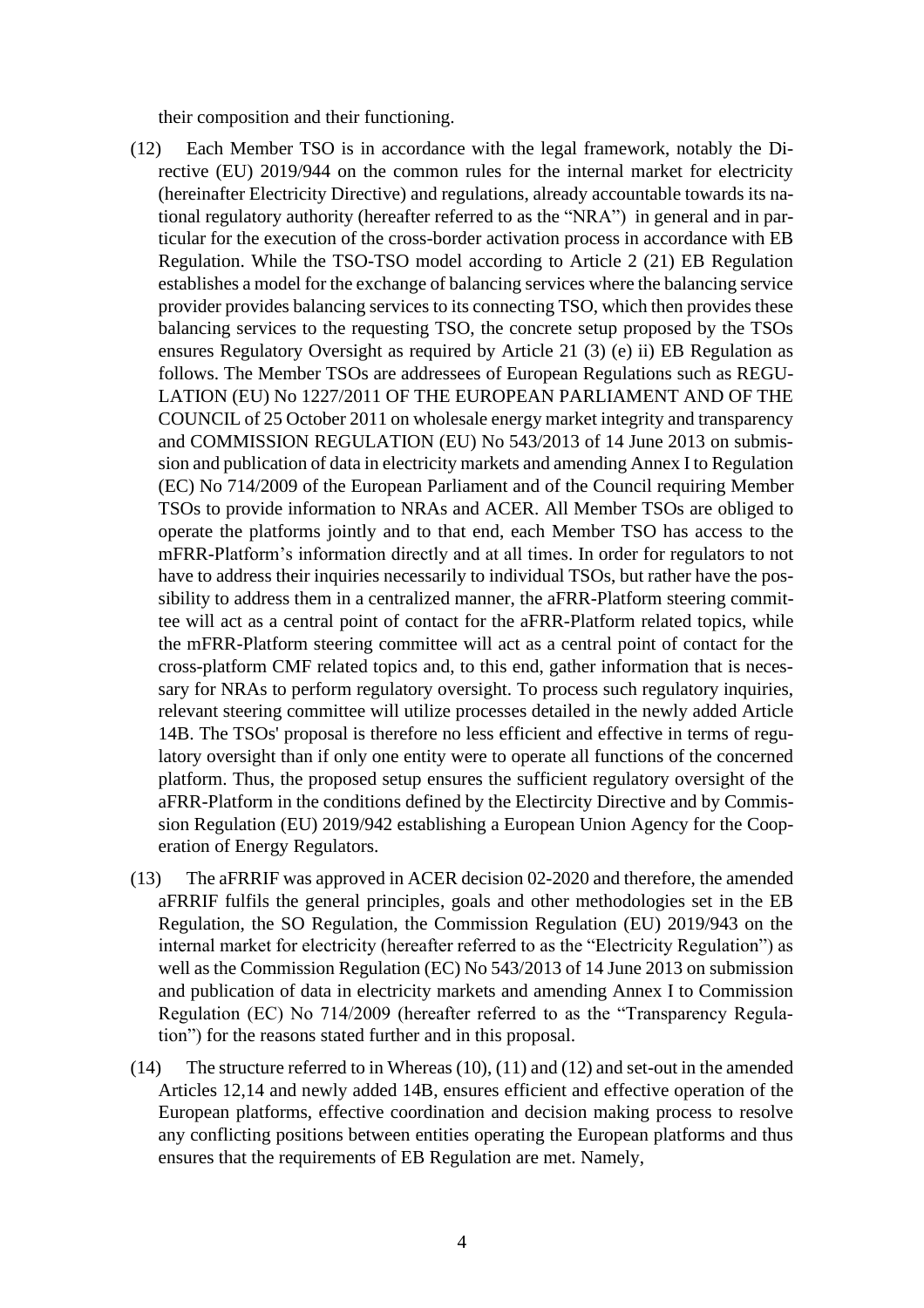- a. the proposed setup ensures a coherent allocation of functions to the entities operating the functions of the European platform, in accordance with Article 21(3)(e)(i) of EB Regulation by allocating a function in its entirety to an entity. The TSOs have analysed and clearly delineated the interfaces and interactions between the different functions of the platform, namely AOF, TSO-TSO Settlement Function and CMF. In that way, competences, responsibilities and liabilities can be clearly assigned and conflicts of responsibility can be avoided. The competences, responsibilities and liabilities are laid down in a contract between the Member TSOs. To ensure the necessary coordination between the entities, the entities are contractually obliged to cooperate. This includes, among other things, the duty of exchange of information and coordination obligations. The Member TSOs designated as the CSPs are bound by the decisions of the respective platform Steering Committee, which can be taken by qualified majority voting. In addition, the proposed setup demonstrates significantly higher operational security and stability than other possible setups. European balancing platforms are key tools in EU's future market integration with regards to energy use with operational security being an important criterion. The platforms are built within the TSOs' infrastructure utilizing a combination of multi-redundant data centers, communication assumed via the physical communication network (PCN) and TSOs' personnel involved with a high level of know-how. This will lead to an optimal state with regards to overall security. This also guarantees an efficient and effective operation of the platforms enabling the implementation and operation of the platforms with a high level of quality and maintenance along their entire life cycle resulting in a decrease of overall short-term as well as long-term costs. Furthermore, the proposed allocation of functions result in a very limited probability of a potential outage of all the platforms together. A simultaneous outage of multiple platforms would have a major negative impact on balancing energy costs and the security of supply across Europe;
- b. The SO Regulation allocates the responsibility for the operation and organisation of the cross-border balancing processes to the TSOs and foresees that the TSOs shall organise these processes via agreements in accordance with Article 122, 123 and 124 of SO Regulation, therefore all TSOs have implemented an effective and efficient contractual framework in order to govern and operate the European platforms as required in Article  $21(3)(e)(ii)$  and Article  $3(2)(c)$ of EB Regulation. In this contractual framework between TSOs, the European platforms underlying IT Solutions are designed, co-owned and governed by all TSOs themselves, while the development, the maintenance, the operation and the hosting of European platforms´ functions are delegated to one or more TSOs. Therefore, the designated TSOs are acting for the benefit and on behalf all TSOs in accordance with the operational rules jointly defined by all TSOs and under the supervision of the steering committees established by all TSOs. Thus, the proposed setup of the aFRR-Platform and allocation of functions ensures efficient and effective governance of the aFRR-Platform;
- c. the operation of such European platforms is the responsibility of all member TSOs. The implementation of the aFRRIF fulfils the technical and security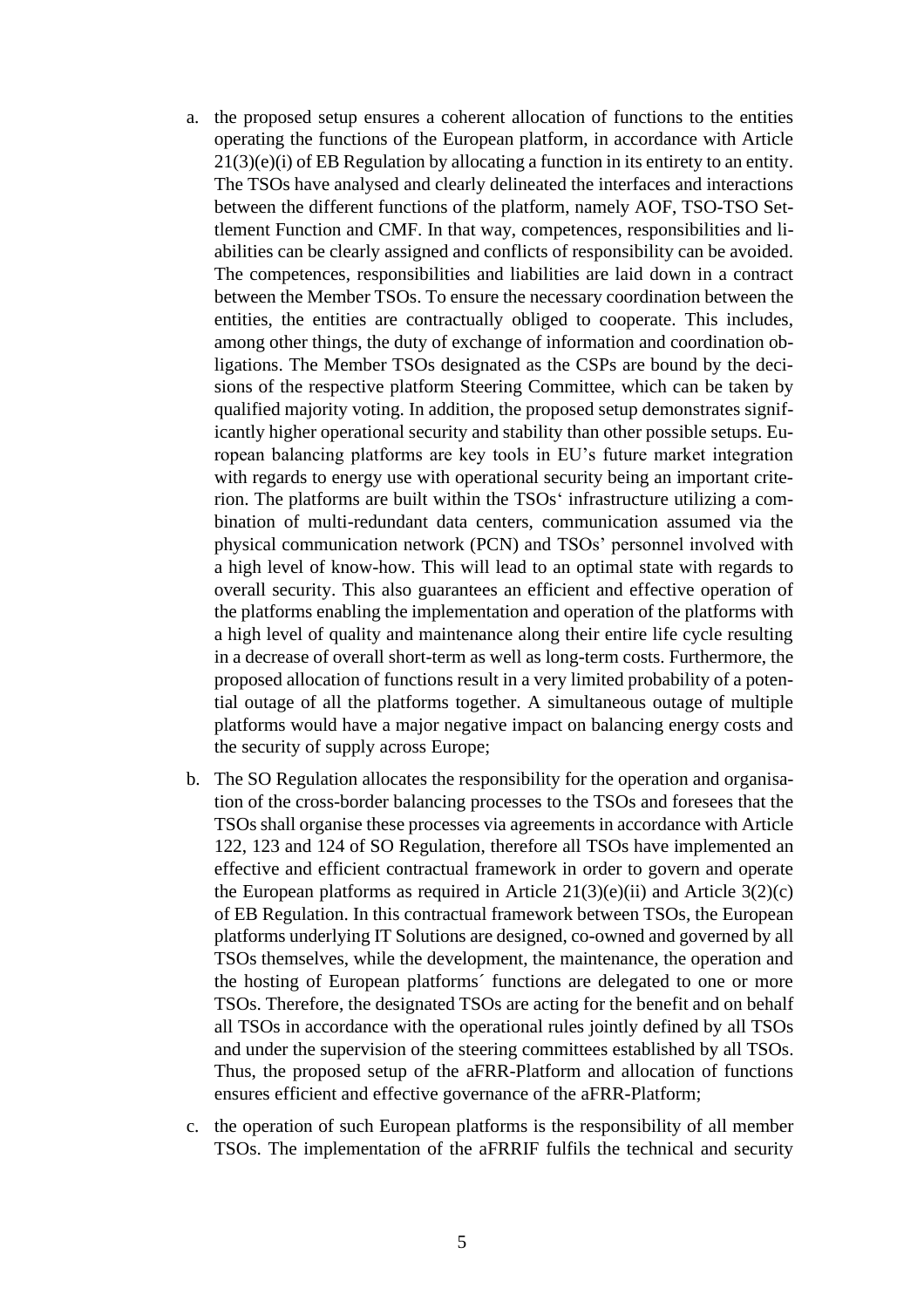requirements to be met by the European platforms with regard to the operational security and their real-time relevance. Synergies can therefore be utilised in the use of existing TSO facilities which results in high efficiency gains. The proposed setup also enhances efficiency as it allows the use of the existing TSO knowledge, infrastructures and resources for the real-time operation of the European platforms and it does not lead to the creation of an additional structure for this purpose. Building up an additional structure would mean to create new infrastructure, transfer of know-how and spending of additional resources, also from TSOs. Thus, the proposed setup of the aFRR-Platform and allocation of functions ensures efficient and effective operation of the aFRR-Platform as required in Article  $21(3)(e)(i)$  and Article  $3(2)(c)$  of EB Regulation;

- d. the operation of aFRR-Platform is a collective responsibility of all member TSOs and each TSO is fully responsible for the operation of the aFRR-Platform towards its NRA and connected market participants. In accordance with EB Regulation, Member TSOs apply a TSO-TSO model, in which only TSOs will be connected to the aFRR-Platform directly, while Balancing Service Providers will be connected to the respective connecting national TSO, the respective NRAs will be able to continue make use of the competences granted to them by national statute effectively without any additional increase in competence required. Thus, the proposed setup of the aFRR-Platform and allocation of functions ensures efficient and effective regulatory oversight over the aFRR-Platform as required in Article 21(3)(e)(ii) of EB Regulation;
- e. the coordination and the decision-making process is ensured at the level of the steering committees of the European platforms, with a specific role assigned to the mFRR-Platform steering committee also in charge of the governance of CMF as a cross-platform function. The steering committee of the mFRR-Platform includes representation of all member TSOs of any of the European platforms for decisions related to CMF. Thereby the steering committee of the mFRR-Platform ensures a coordinated governance of the function as a crossplatform function for all the concerned European platforms. The designated entities are contractually obliged to operate the functions of the platform. Insofar as the cooperation of the entities is required for the operation or for the solution of issues, the entities are obliged to coordinate bilaterally at all times. If problems cannot be solved by the entities themselves, the steering committee may also appoint a committee of experts at short notice. If no solution can be found in the expert panel either, the steering committee shall be convened. Member TSOs shall ensure that operational problems arising at short notice can also be solved within a reasonable period of time. In order resolve disputes within a reasonable amount of time all Member TSOs are subject to a strictly timed dispute resolution process described in newly created Article 14B(3)(b) consisting of at least the amicable settlement between the disputing Member TSOs under the supervision of the steering committee of the relevant platform. The dispute resolution may include external guidance, which might facilitate the amicable settlement procedure. In order to ensure the continuous operation of the aFRR-Platform disputing Member TSOs may also apply for interim or conservatory measures or any injunctive relief. Thus, an effective coordination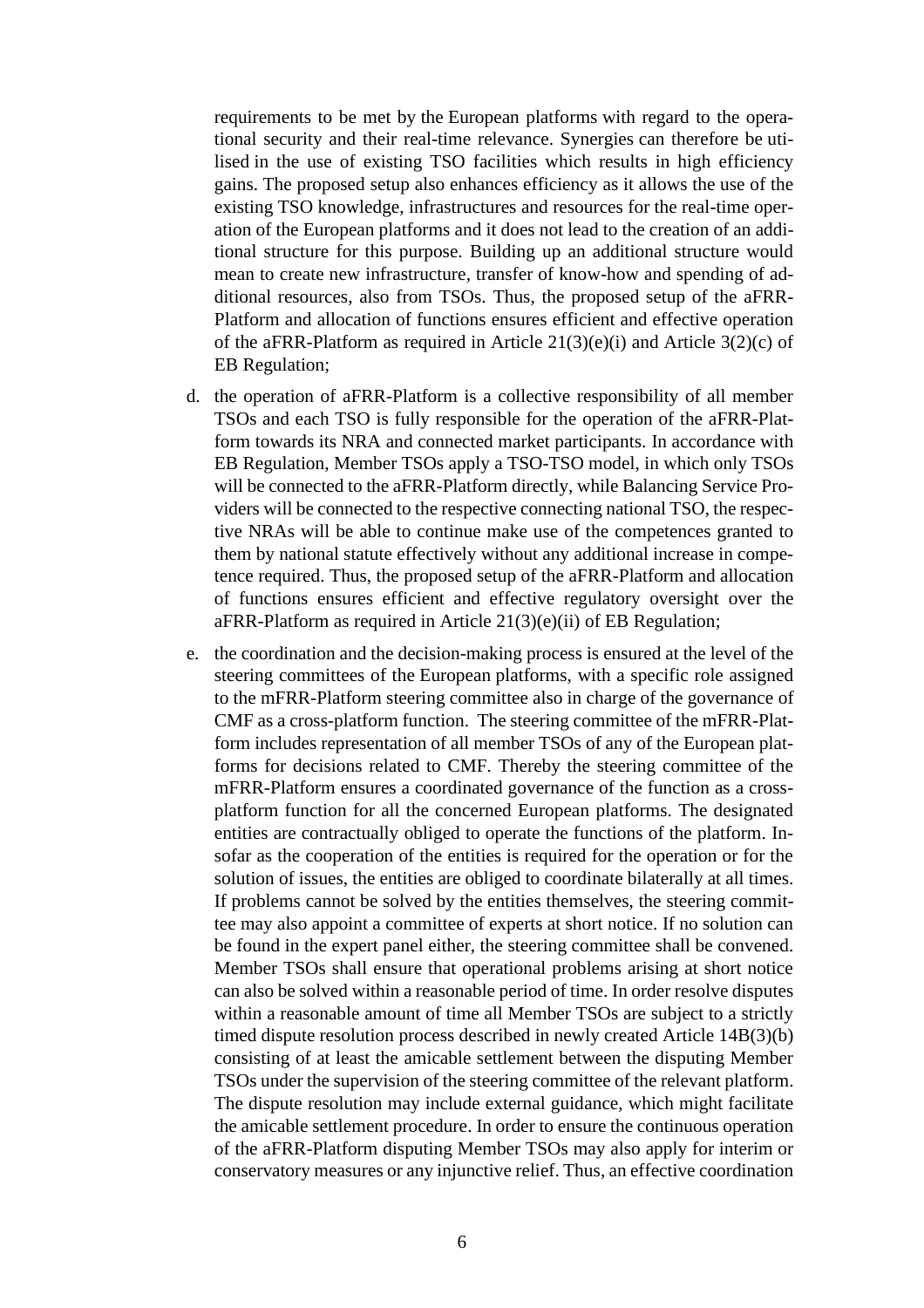and decision making process to resolve any conflicting positions between entities operating the aFRR-Platform is ensured as required in Article  $21(3)(e)$ (iii) of EB Regulation.

(15) Article 21(1) of the EB Regulation required all TSOs to develop the aFRRIF. All TSOs who were responsible for the development of the proposal and for its submission to ACER are the following: APG - Austrian Power Grid AG, VÜEN-Vorarlberger Übertragungsnetz GmbH, Elia - Elia Transmission Belgium S.A., ESO – Electroenergien Sistemen Operator EAD, HOPS - Croatian Transmission System Operator Ltd, ČEPS - ČEPS, a.s., Energinet - Energinet, Elering - Elering AS, Fingrid - Fingrid OyJ, Kraftnät Åland Ab, RTE - Réseau de Transport d'Electricité, S.A, Amprion - Amprion GmbH, TransnetBW -TransnetBW GmbH, TenneT GER - TenneT TSO GmbH, 50Hertz - 50Hertz Transmission GmbH, IPTO - Independent Power Transmission Operator S.A., MAVIR ZRt. - MAVIR Magyar Villamosenergia-ipari Átviteli Rendszerirányító Zártkörűen Működő Részvénytársaság ZRt., EirGrid - EirGrid plc, Terna - Terna SpA, Augstsprieguma tïkls - AS Augstsprieguma tïkls, LITGRID - LITGRID AB, CREOS Luxembourg - CREOS Luxembourg S.A., TenneT TSO - TenneT TSO B.V., PSE - PSE S.A., REN - Rede Eléctrica Nacional, S.A., Transelectrica - C.N. Transelectrica S.A., SEPS - Slovenská elektrizačná prenosovú sústava, a.s., ELES - ELES,d.o.o, REE - Red Eléctrica de España S.A.U, Svenska Kraftnät - Affärsverket Svenska Kraftnät, SONI System Operator for Northern Ireland Ltd.

SUBMIT THE FOLLOWING PROPOSAL FOR AMENDMENT OF THE IMPLEMEN-TATION FRAMEWORK FOR THE EUROPEAN PLATFORM FOR THE EX-CHANGE OF BALANCING ENERGY FROM FREQUENCY RESTORATION RE-SERVES WITH MANUAL ACTIVATION TO ACER

#### **Article 1 Designation of entity**

Article 12 – Designation of entity – of aFRRIF is amended as follows:

a) Paragraph 2 shall be amended and be read accordingly:

« In accordance with Article 21(2) of EB Regulation, the aFRR-Platform may be operated by TSOs or an entity they would create themselves. For the operation of the aFRR-Platform, TSOs shall designate:

i. one TSO for operation of the activation optimisation function and TSO-TSO settlement function;

ii. and a different TSO for operation of the capacity management function.»

b) Paragraph 3 shall be amended and be read accordingly:

« 3. The designation of the entities will be done in accordance with Article 21(4) of the EB Regulation.»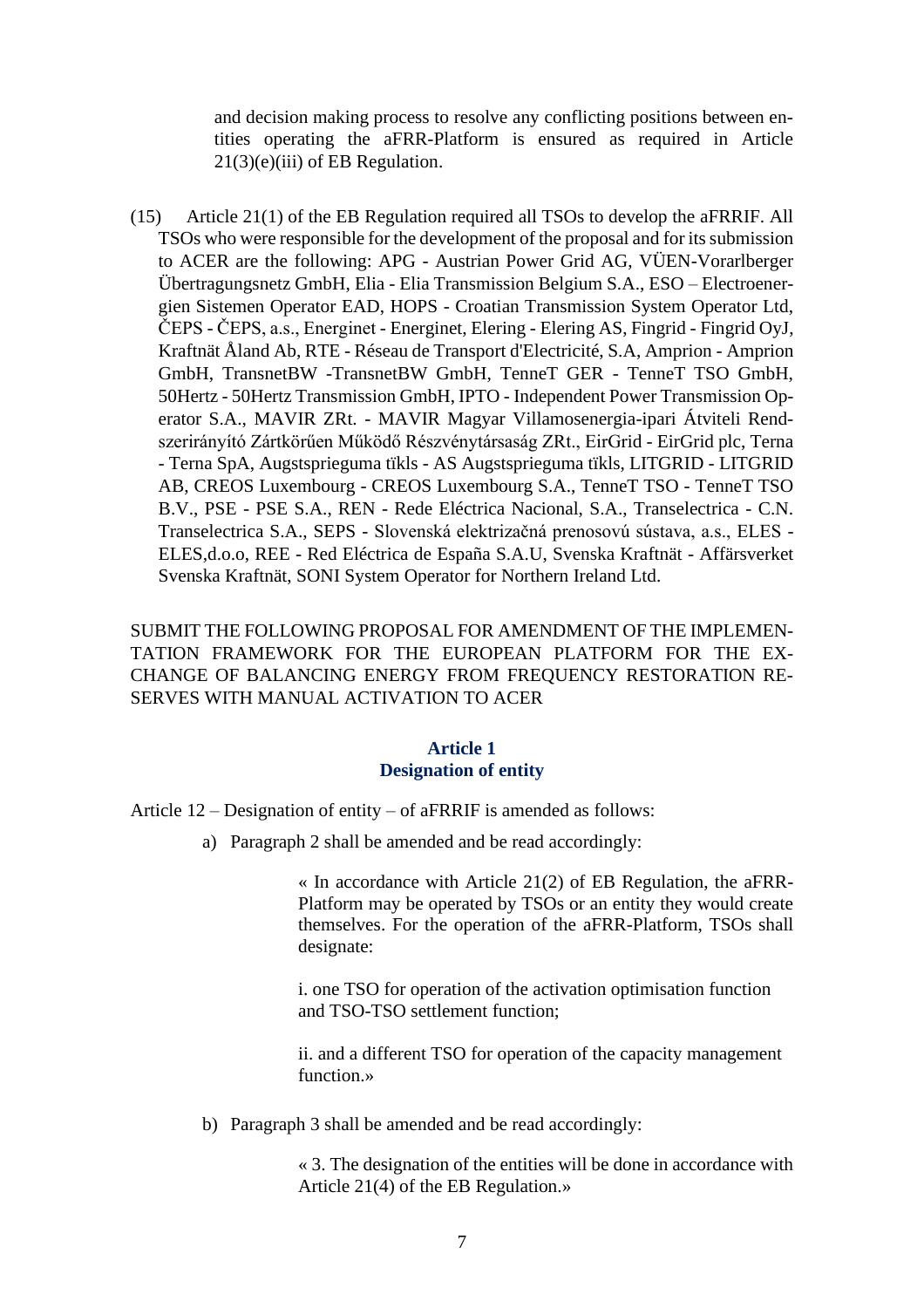c) Paragraph 4 shall be amended and be read accordingly:

« 4. The designated entities shall be acting as Common Service Providers (CSPs) for the benefit and on behalf of all member TSOs of the aFRR-Platform. The CSPs shall provide their services in accordance with the objectives of EB Regulation, this Implementation Framework, the contractual framework, relevant steering committee decisions and agreed operational procedures and rules. The services may be amended as per the voting rules stipulated in the contractual framework under the supervision of the relevant steering committee, in accordance with Article 14, Article 14B and in accordance with the operational rules approved by the relevant steering committee.»

d) Paragraph 5 shall be amended and be read accordingly:

« 5. For the avoidance of doubt, the designated entities may contract third parties for executing supporting tasks, subject to the agreement of the relevant steering committee.»

### **Article 2 Transparency and reporting**

Article 13 – Transparency and reporting – of aFRRIF shall be amended as follows:

The paragraph 6 shall be added and be read accordingly:

«6. The Member TSOs shall publish the relevant information stemming from aFRRIF in a commonly agreed harmonised format at least through the ENTSO-E central information transparency platform established pursuant to Article 3 of Regulation (EU) No 543/2013 and as required by Article 12 of EB Regulation.»

#### **Article 3 Governance and decision-making process**

Article 14 – Governance and decision-making process – of aFRRIF shall be amended as follows:

The paragraph 2 shall be amended and be read accordingly:

« 2. Each member TSO shall carry out the common governance principles of the aFRR-Platform by means of:

(a) the steering committee of the aFRR-Platform, which is the decision-making body of the aFRR-Platform with the right to make any binding decision on any matter or question related to the aFRR-Platform AOF and TSO-TSO Settlement Function and not covered by the Article 14(3)(b). Thereto, each member TSO of the aFRR-Platform shall appoint at least one regular representative to the steering committee of the aFRR-Platform, which is a superior body to the expert group.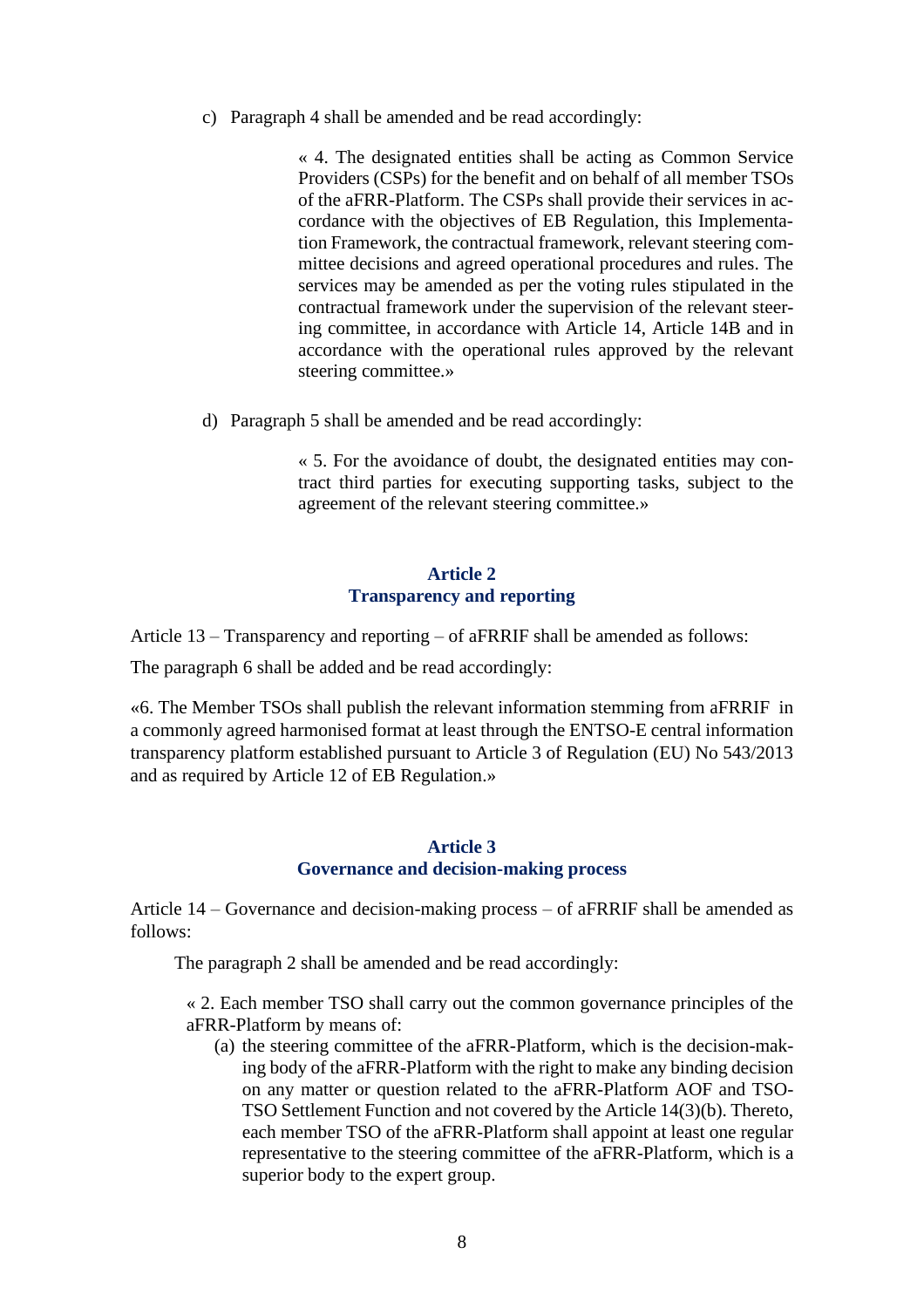(b) the expert group of the aFRR-Platform, which is the expert body of the aFRR-Platform and prepares background materials for the steering committee (including analyses, impact assessments, summaries) and evaluates and proposes concepts in relation to the implementation of the aFRR-Platform. Thereto, each member TSO shall appoint at least one regular representative to the expert group of the aFRR-Platform.

Any decision or dispute related to the cross-platform CMF topics shall be resolved through the processes defined in Article 14B via the mFRR-Platform steering committee. The steering committee of the aFRR-Platform has the authority to create subcommittees or expert groups, which may be granted delegated authority by the steering committee of the aFRR-Platform. In such event, the steering committee of the aFRR-Platform determines the composition and the modalities of the functioning of such subcommittee or expert group. In case the mFRR-Platform and the IN-Platform also create the same subcommittee or expert group, they can be the same for the concerned European platforms and the steering committees jointly define their composition and their functioning.»

## **Article 4 Contractual framework**

Article 14B – Contractual framework - of aFRRIF shall be added and be read accordingly:

«1. In order to ensure efficient and effective implementation and operation of the aFRR Platform, Member TSOs shall set up a contractual framework applicable to all Member TSOs. Under the contractual framework, each Member TSO shall adhere to at least the following high level principles:

a) not to undertake actions which may be detrimental to the operation of the aFRR-Platform functions as defined in the contractual framework;

b) to assist each other and cooperate among themselves in case of an investigation regarding the aFRR-Platform by a competent regulatory authority;

c) to apply the principles of equal treatment, proportionality and non-discrimination towards the other TSOs; and to perform its obligation in compliance with laws and regulations, including the aFRRIF.

2. In their contractual framework, all Member TSOs shall clearly allocate the roles and responsibilities of the Member TSOs, notably the obligations of reporting and exchange of information in line with Article 13 of the aFRRIF.

3. The contractual framework shall further specify and entail at least the following principles and processes:

a) The aFRR-Platform steering committee shall issue decisions and monitor both the implementation and operation of the aFRR-Platform by all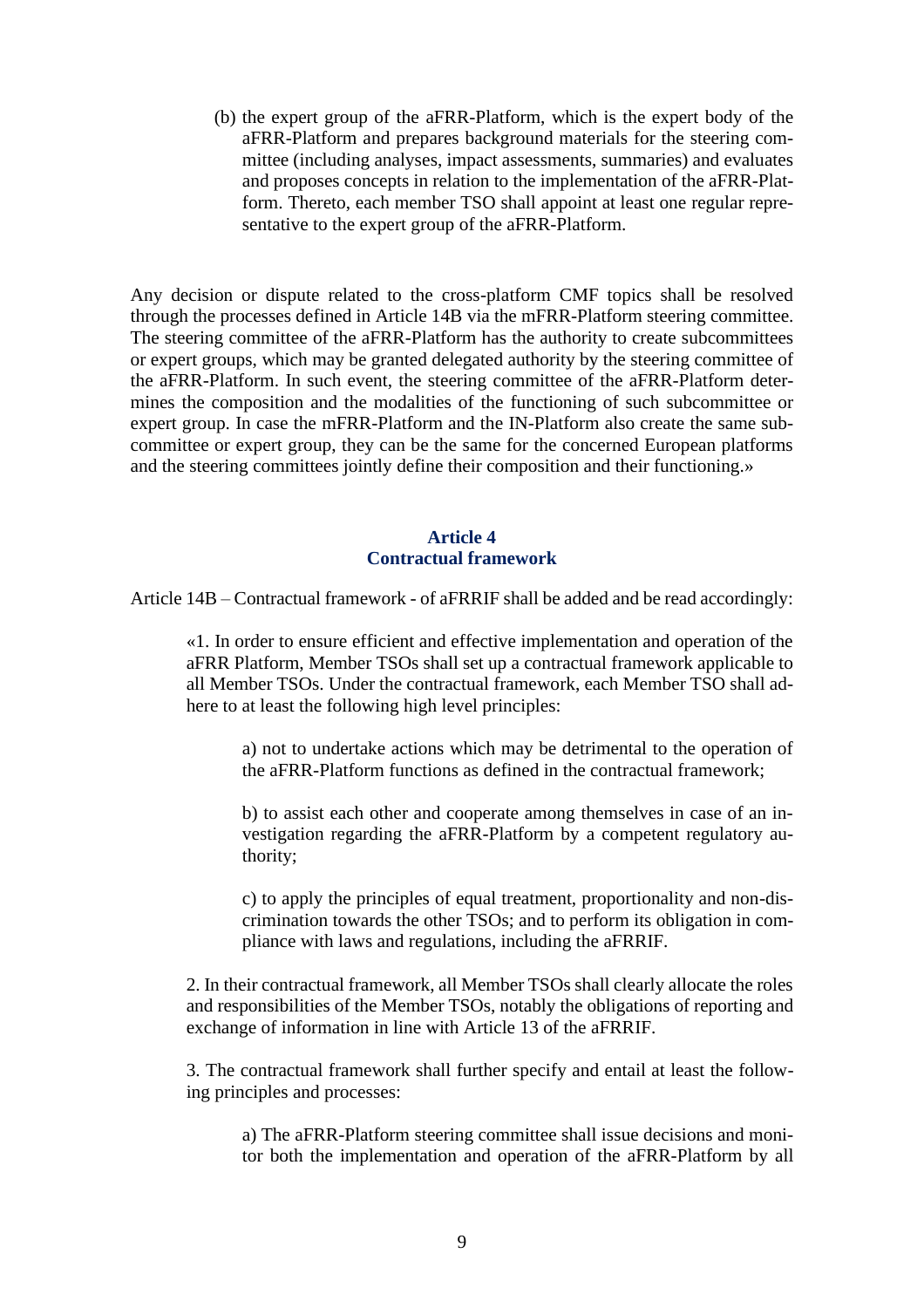Member TSOs. The decisions shall be taken in accordance with the decision making rules set out in Article 14(7), 14(8), 14(9) and 14(10) of the aFRRIF. Each decision shall be implemented in line with the timeline agreed in the respective decision.

b) In the event of a dispute, the dispute shall be submitted in written to the respective steering committee. The dispute notice shall include at least a description of the dispute, the involved Member TSOs, the claims raised and their legal grounds and a proposal for settlement if available. The settlement process may be as follows: The relevant steering committee shall appoint amongst its members a person responsible for the amicable settlement procedure without undue delay. Should no amicable settlement be reached within one month or within a reasonable time agreed upon between the disputing Member TSOs, disputing Member TSOs after agreement by the relevant steering committee may ask the relevant regulatory authorities and/or ACER for guidance, should the dispute directly concern regulatory issues if it is in compliance with their competences under the law, which an amicable settlement may take into account, or refer the dispute to mediation.

In case any of the above did not lead to the settlement of the dispute, the dispute shall be settled either by arbitration or by court. The settlement outcome of any of the above shall be binding upon the disputing Member TSOs. The dispute resolution process shall not preclude the Member TSOs from applying for interim or conservatory measures or any injunctive relief. The contractual framework may further detail the dispute resolution process set out in this paragraph.

c) In case a request from a NRA or NRAs is received by one or several Member TSOs, these parties shall immediately inform all Member TSOs via the respective steering committee of the content of such request. Each Member TSO shall cooperate to respond adequately, consistently and promptly to a request for information received in relation to fullfillment of the obligations of the aFRRIF.

d) The contractual framework shall define the necessary day-to-day operational procedures including at least the incident resolution, fallback and backup procedures, data processing and validation, as well how all Member TSOs coordinate to that end.

e) The liability regime shall be defined in the contractual framework and shall be applicable for all Member TSOs.

f) The IT solution of the aFRR-Platform functions shall be owned and governed by all Member TSOs.

4. In addition to the above, the contractual framework shall contain further obligations for Member TSOs designated as CSPs, such as:

a) making the aFRR-Platform's information available to the Member TSOs